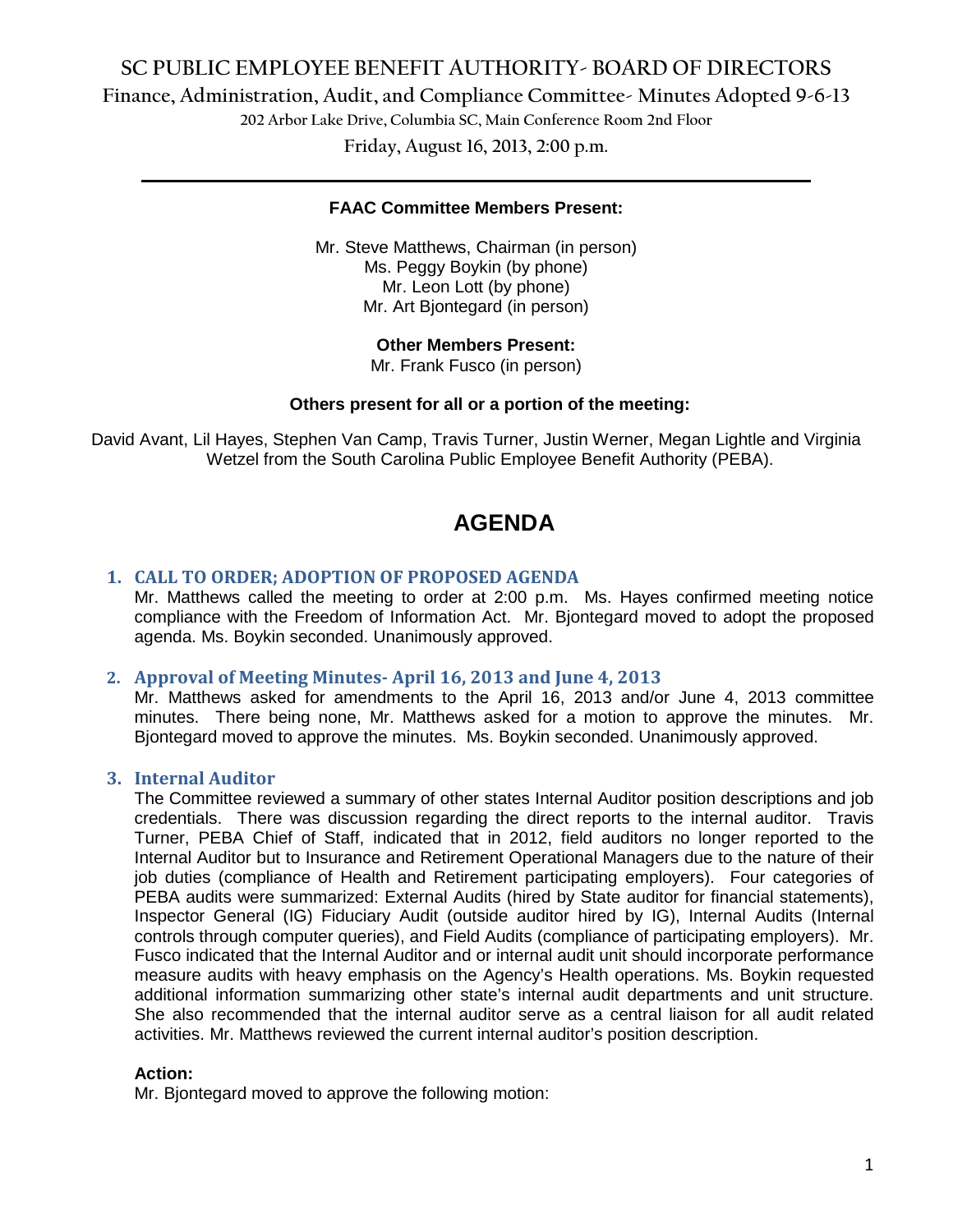# **SC PUBLIC EMPLOYEE BENEFIT AUTHORITY- BOARD OF DIRECTORS**

**Finance, Administration, Audit, and Compliance Committee- Minutes Adopted 9-6-13**

**202 Arbor Lake Drive, Columbia SC, Main Conference Room 2nd Floor**

**Friday, August 16, 2013, 2:00 p.m. \_\_\_\_\_\_\_\_\_\_\_\_\_\_\_\_\_\_\_\_\_\_\_\_\_\_\_\_\_\_\_\_\_\_\_\_\_\_\_\_\_\_\_\_\_\_\_\_\_\_\_\_\_\_\_\_\_\_\_\_\_\_\_\_\_\_\_\_\_\_\_\_**

The Internal Auditor will report directly to the FAAC Committee with a dotted line to the PEBA Director for administrative purposes. The FAAC Committee will have the authority by the PEBA Board to develop the Internal Auditor position description, job parameters and a proposed Audit Unit structure.

Ms. Boykin seconded the motion. Unanimously approved.

Ms. Boykin requested comparative salary information for the Internal Auditor position.

# **4. Agency Budget**

The Committee reviewed the agencies' budget details [in notebook materials]. Ms. Boykin highlighted three areas that may need addressing in the upcoming budget: Internal audit, IT infrastructure and security, and educational training and staff professional certifications. Discussion regarding IT needs followed. The Committee asked staff for continual updates on the initial IT assessment. There was discussion regarding the planning of a three to five year budget outlook for the agency. Mr. Fusco requested a budget breakdown by function area. It was announced that the Committee will review the FY 2014/2015 Agency Budget request during their September 2013 Committee meeting. The request will be due to the Office of State Budget by October 1, 2013.

# **5. Committee Charter**

The Committee requested amendments to the FAAC Committee Charter. Staff was directed to incorporate amendments.

# **Action:**

Mr. Bjontegard moved to recommend the FAAC Committee Charter as amended to the PEBA Board. Sheriff Lott seconded. Unanimously approved.

# **6. Strategic Plan**

The Committee discussed changes to the Strategic Plan. PEBA Legal staff recommended consulting with IceMiller for fiduciary responsibility accuracy in the mission and vision statements. The Committee directed staff to incorporate all changes discussed and to recommend an amended version to the PEBA Board during the August 2014 Board meeting.

# **7. Accountability Report**

The Committee intensely reviewed the Agency's Accountability Report and recommended changes in accordance with Baldrige criteria. They directed staff to incorporate the changes and redistribute to all PEBA Board Members for review. The final document is due to the Office of State Budget by September 16, 2013.

# **8. Agency Updates**

The Committee discussed a potential technical amendment to change the annual Financial Audit required by the Inspector General's Office to every five years. Due to Retirement and Health Trust Fund Audits performed annually, it was believed that the Inspector General's Audit need not occur on an annual basis.